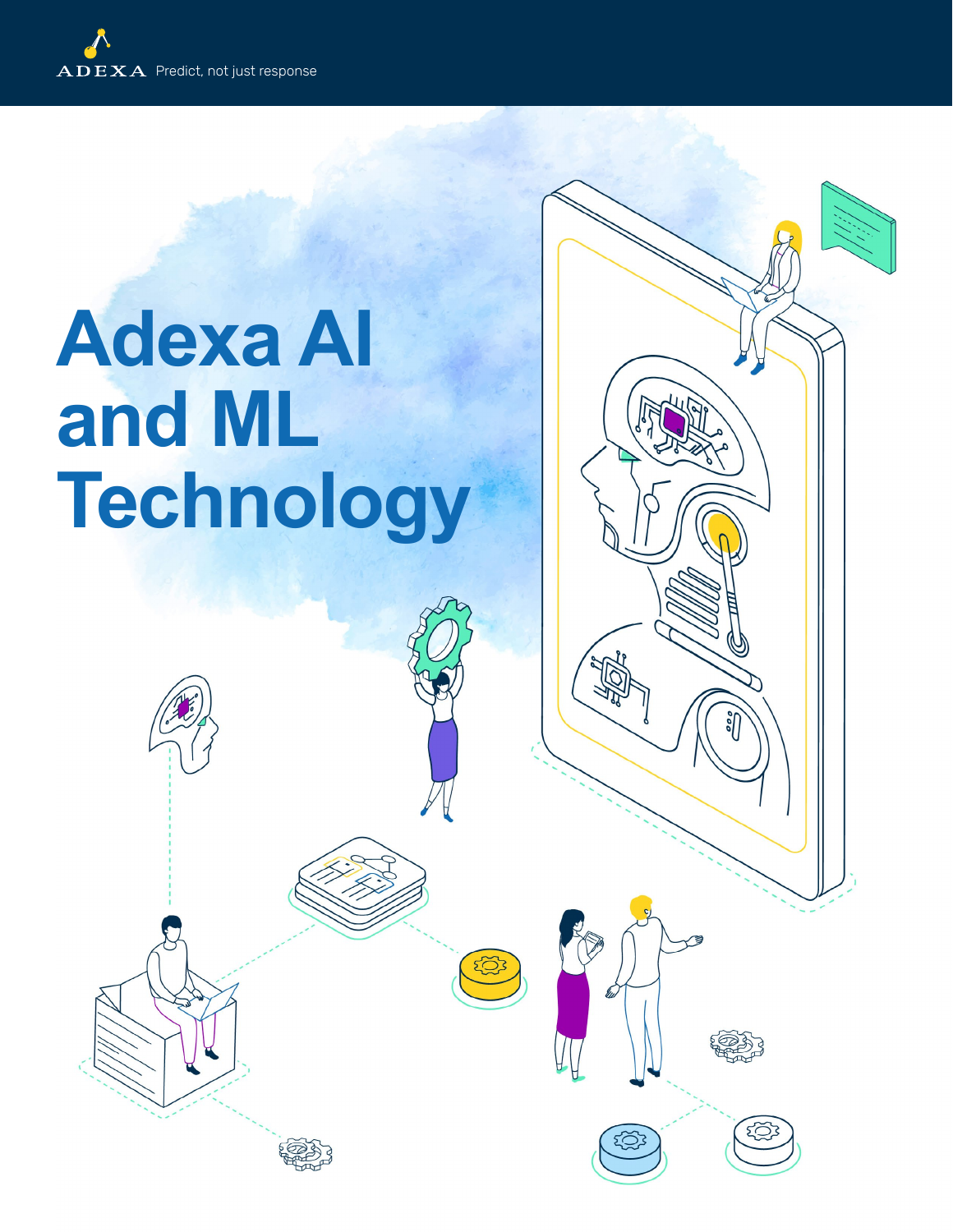Adexa has been a pioneer in the use of AI techniques since the very beginning. This is partly due to the company founders who have had their roots in AI technology while attending graduate school and research projects conducted at various research labs. Obviously in addition to the above techniques there are also mathematical optimization techniques such as MILP, graph theory and queuing theory.

## **AI Search Techniques**



**Constraint Propagation –** This is used in order to quickly arrive at a near-optimal solution. An example of this approach is the 8-Queen problem in chess.



**Divide and Conquer –** Using this approach the system sets up guidelines of constraints at various levels of detail in order to arrive at solutions that are feasible. Thus, the search space keeps getting smaller and closer to the final solution



**Taboo search –** This is a useful search technique where the system keeps learning from its previous attempt in order to shorten the length of the next search. In other words, it leaves markers behind to let the next search to know branches that would NOT have a feasible solution. (We refer to this as self-optimizing learning technique—see below)



**Gradient Descent –** This is a complex search process that is used in order to arrive at an optimal solution where the search space is exponentially large. This search is used in order to optimize inventory levels and safety stock at the right locations to ensure quick response and optimal delivery performance.



**Expert Systems –** Adexa's attribute-based planning (ABP) technique allows the creation of intelligent constraints using Boolean expressions that are parsed by the engine. The expressions are in the form of IF\_THEN\_ELSE so that one can allow user-defined business constraints as needed for ANY object in the supply chain.

As it can be seen this makes the application very flexible and adaptable to any environment and more importantly as the business changes, the application also changes with the business as needed.

## **Use of Machine Learning**





**"Adexa Self-Correcting Technology keeps your supply chain operations digital twin constantly updated."**